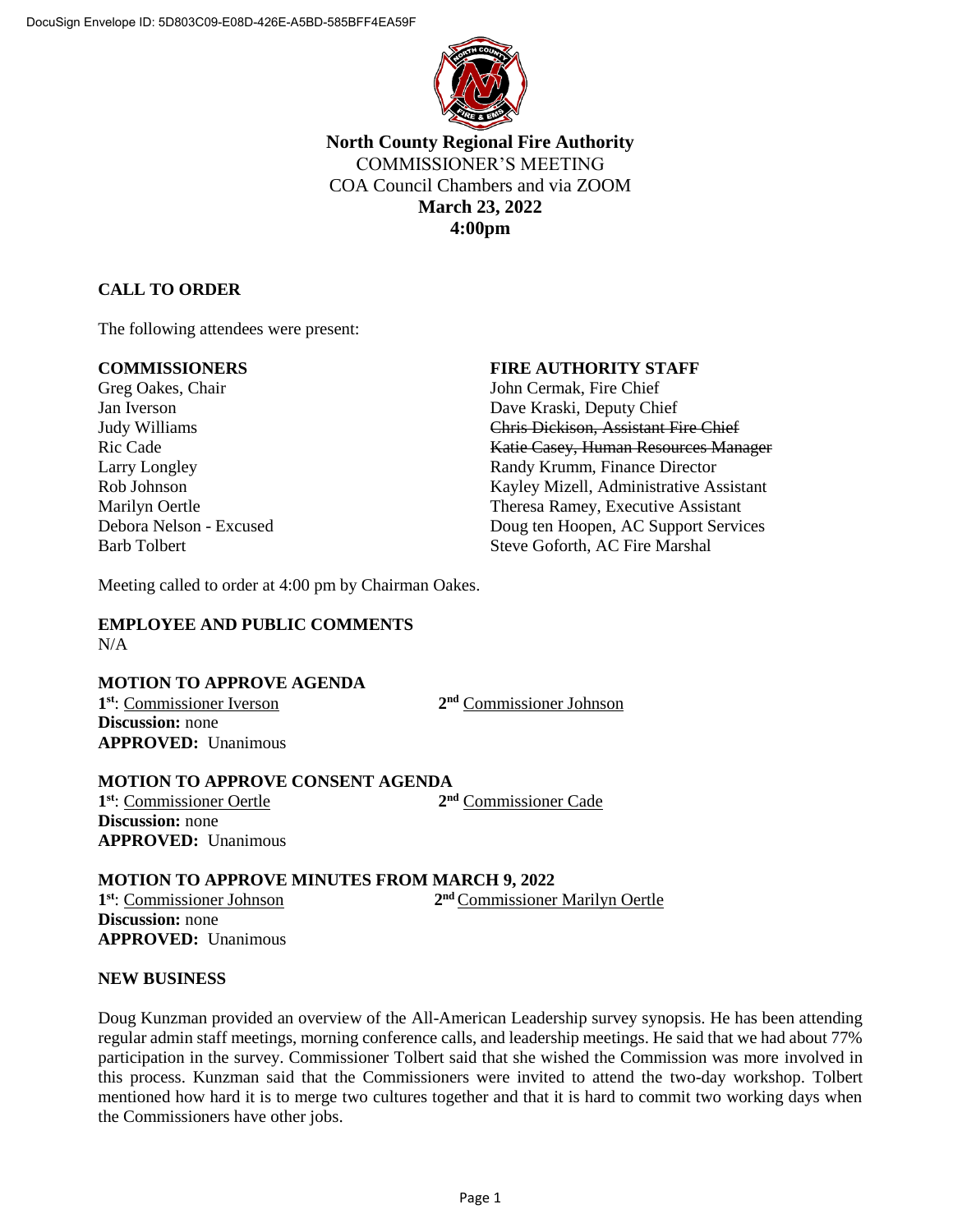

# **North County Regional Fire Authority** COMMISSIONER'S MEETING COA Council Chambers and via ZOOM **March 23, 2022 4:00pm**

Finance Director, Randy Krumm gave an overview of the financial report. Commissioner Oakes asked if the overtime hours were recoverable. Chief Kraski said that they should be recoverable. Doug ten Hoopen concurred that the Public Assistance grant will payback for overtime and benefits.

# **OLD BUSINESS**

**MOTION TO APPROVE RESOLUTION 03232022-01 1 st:** Commissioner Oertle **2nd:** Commissioner Johnson **Discussion:** none **APPROVED:** Unanimous

# **MOTION TO APPROVE POLICY 74**

**1 st:** Commissioner Tolbert **2nd:** Commissioner cade **Discussion:** none **APPROVED:** Unanimous

# **CHIEF'S REPORT**

The Joint Apprentice Training Committee met. Routine business was conducted and requirements met for the program. Chief Cermak conducted two Thursday station meetings with individual crews.

Chief Cermak attended a Special Council Meeting with the City of Stanwood management team and Council American Rescue Plan Act of 2021 reimbursement possibilities. They understand that special districts were not provided any other means than to request from the cities and counties for reimbursement for their revenue losses due to the Pandemic. Assistant Chief ten Hoopen and Theresa Ramey did a great job providing the data for the dollar loss and call distribution supporting our ask from Stanwood as fair and distributed equally to our service partners.

All-American Leadership Doug Kunzman conducted training to our administrative staff and will do the same will all officers on all shifts.

Chief Cermak addressed a personnel issue to be briefed in executive session.

The four Battalion Chief candidates have been working on a leaderless group exercise as part of my assessment for Chief's Interviews. I believe they are creating something that will serve the organization well into the future and a foundation for a comprehensive and objective evaluation system.

Chief Cermak attended two different Snohomish County Training Academy Cohort employee evaluations. All are progressing well and exhibiting the North County Regional Fire Authority Core Value of Integrity/Innovation/Professionalism/Pride/ Ownership.

## **COMMITTEE REPORT**

Commissioner Oakes thanked Commissioners Oertle, Cade, and Johnson for their work on the Commissioner Guidelines Committee.

## **CORRESPONDENCE**